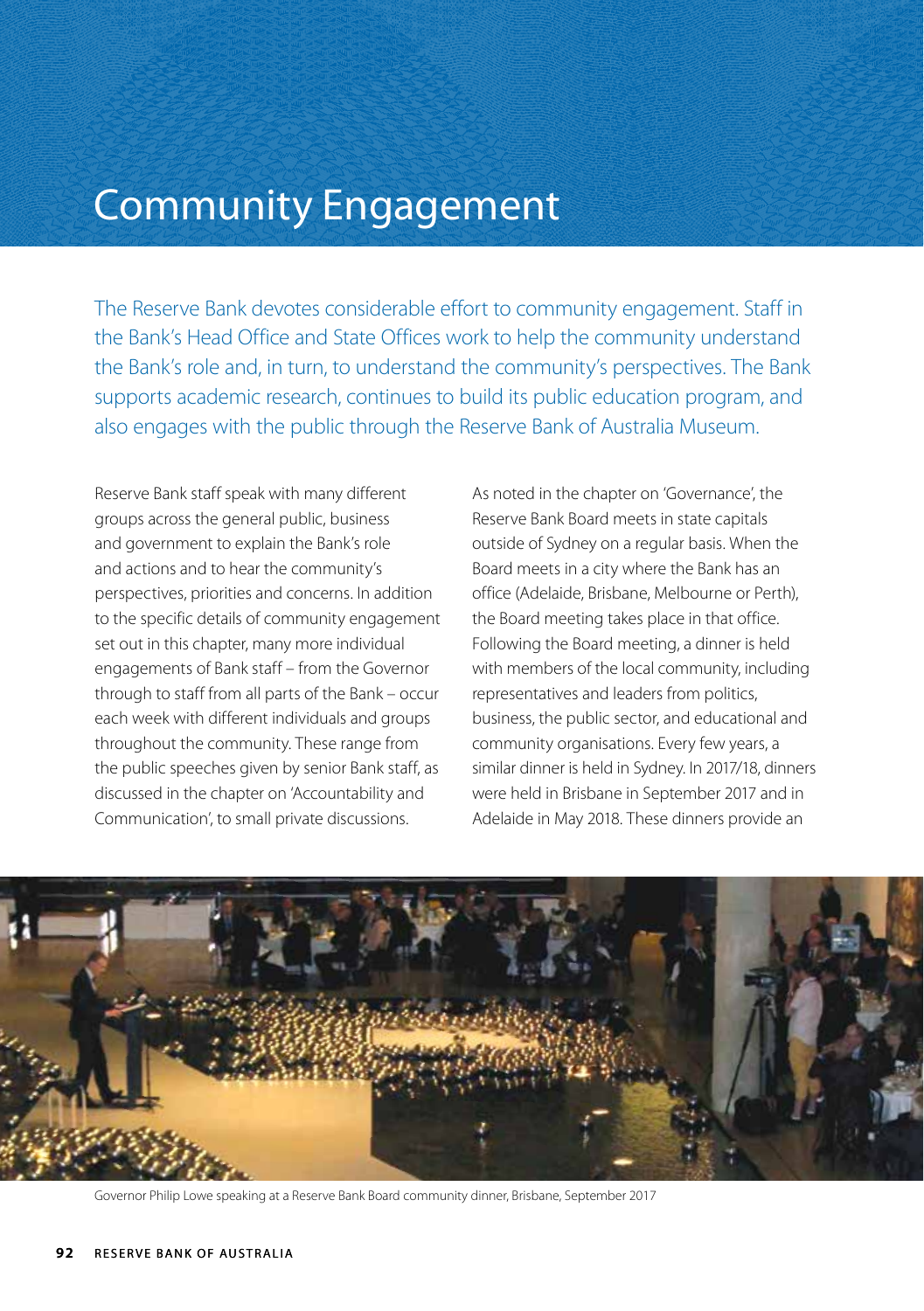

(Left) Public Education Officer Mitchel De Los Mozos shows teachers the Bank's new education resources, June 2018; (right) teachers gather in the Bank's Head Office foyer at the second annual Teacher Immersion Event, Sydney, June 2018

opportunity to strengthen relationships between local communities and the Bank.

## Public Education

A key part of the Reserve Bank's community engagement is interacting with students and educators, particularly in the field of economics. In 2016, the Bank significantly expanded and formalised its approach to public education, creating a Public Access & Education team. This team is dedicated to supporting educators and students and coordinates the efforts of staff across the Bank to deliver a public education program. The team's focus is on supporting economics students and educators at senior secondary and tertiary level. The program also extends to students at different stages of learning. Economic literacy is important to all Australians: individuals' everyday lives are affected by their own economic decisions and by the quality of economic decision-making by both business and government.

Nationally, the number of high school students studying economics in Year 12 has fallen by

The Bank's Public Access & Education team's focus is on supporting economics students and educators

around 70 per cent over the past 25 years. The share of high schools offering economics as a subject has also fallen significantly over this period, with the decrease being most pronounced in comprehensive government schools. In addition, females have accounted for a sharply declining share of high school economic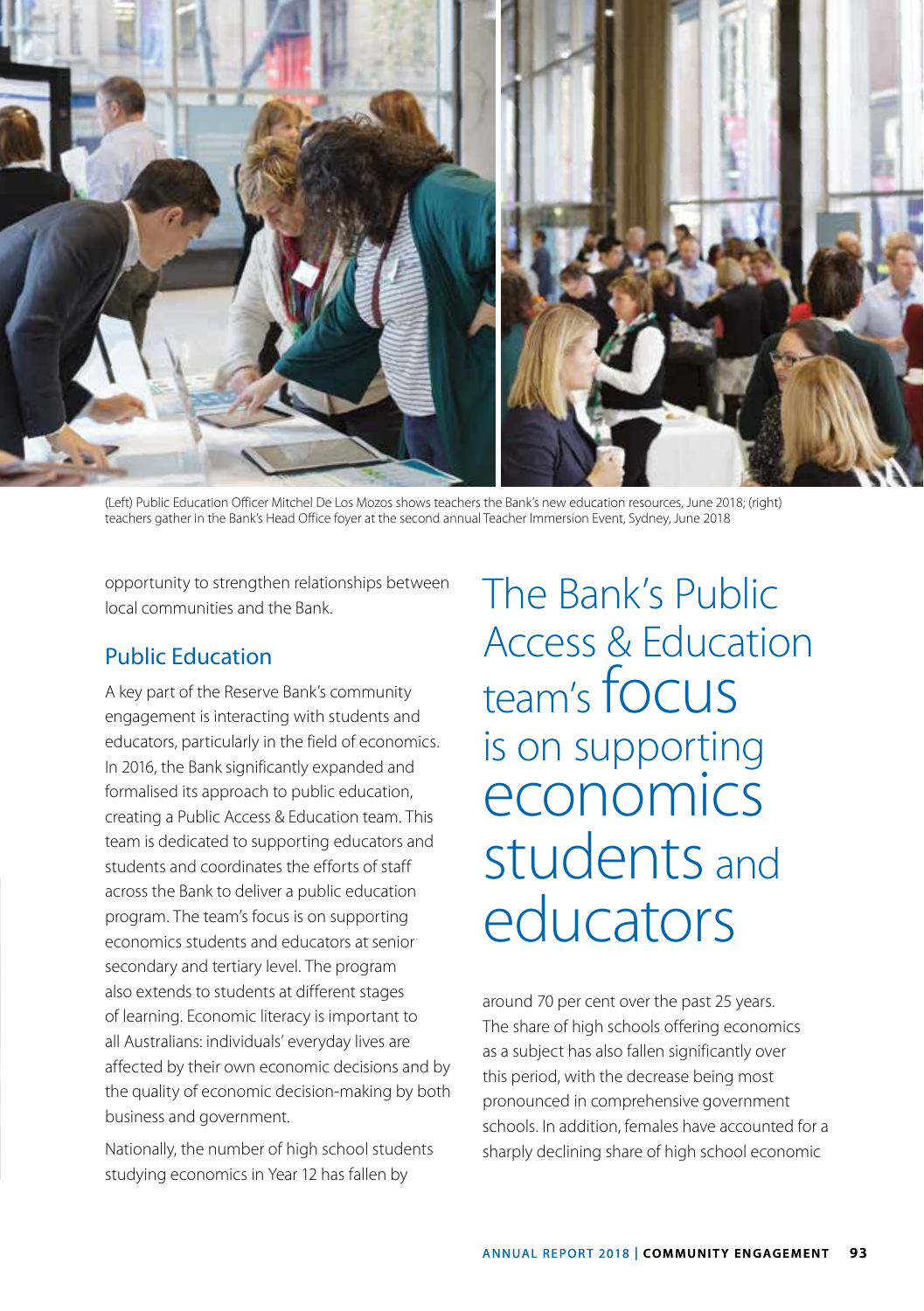

(Top) Economist Alexandra Brown presents to students; (above left) Senior Research Manager Giancarlo La Cava addresses teachers at the Bank's Teacher Immersion Event, Sydney, June 2018; (above right) a participant at the Bank's 2018 Teacher Immersion Event, Sydney, June 2018

students. This is resulting in a student base for economics that is diminishing in both its size and diversity. The Bank is aiming to help redress this by ensuring that students have a stronger appreciation of what economics is, its relevance and the career opportunities that are available. The Bank is also creating content that is aligned with curricula, making more staff available for presentations and providing teachers with professional development opportunities.

Reserve Bank staff gave presentations to around 7,200 students and over 1,500 educators during 2017/18, across all states. In addition, they attended several major careers fairs and spoke directly with a further 2,000 students. The extent of interaction was made possible by the Bank's Ambassador program, which involves around 50 (mainly young) economists engaging with students and educators. The Ambassadors work closely with staff in the Bank's State Offices, who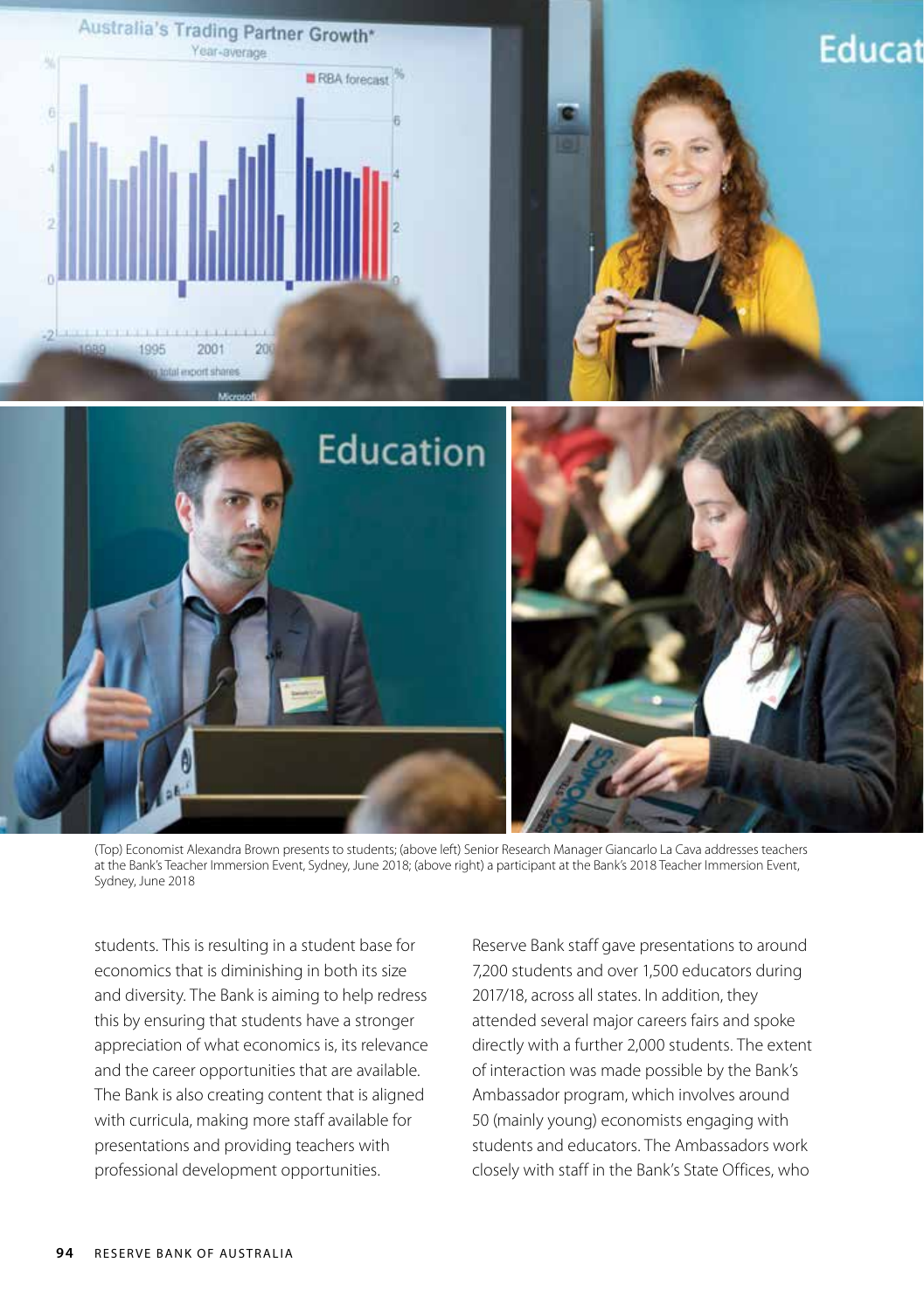

A teacher examines the Bank's new education resources, Sydney, June 2018

participate in educational talks and help ensure that these talks are available to students and educators across the country. Visits are also made to universities.

The public education team continued to produce an array of resources in 2017/18. While these have been designed to support students and educators, they are also relevant for a more general audience. They range from simple one-page explanations of economic issues and concepts (the 'In a Nutshell' series) through to more detailed explanations of issues that students have frequently asked about (the 'Explainer' series). A suite of classroom activities was also produced, along with posters and videos that further explore key issues and explain the value of economics. The resources can be

found in the newly developed education section of the Reserve Bank's website.

A second Teacher Immersion event for economics teachers was held at the Reserve Bank in June 2018. The event was formally acknowledged as professional development for maintaining Proficient Teacher Accreditation in New South Wales, as well as meeting accreditation requirements in other states. The event included presentations from a range of Bank staff on core economic topics relevant to teaching senior high school students. There were also practical sessions on how this content could be delivered in the classroom, along with opportunities for teachers to talk with the Bank's Ambassadors and participate in an economics Q&A with senior staff.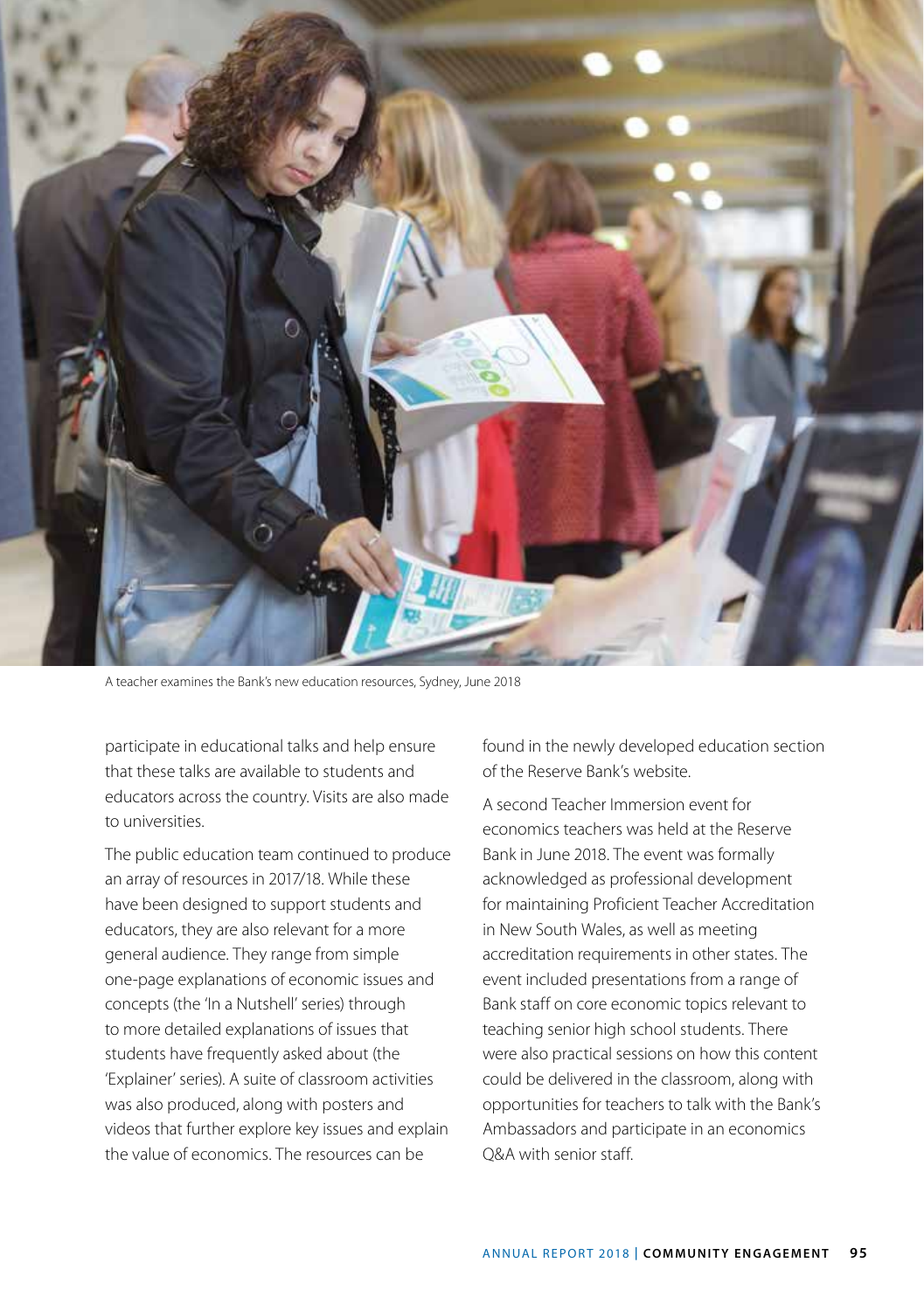

Indigenous students from the University of Sydney's Wingara Mura-Bunga Barrabugu program who did some intensive economics immersion with Bank economists, Sydney, January 2018

the Bank's Ambassador program, … involves around 50 economists engaging with students and educators

In addition to the delivery of the public education program, research continued on enrolments in economics and the factors contributing to the falling size and diversity of the economics student population in Australia – both at high school and university. Key findings were communicated to the Reserve Bank's

Educators Advisory Panel as well as publicly in speeches and external presentations.

The Educators Advisory Panel – which comprises external education experts to advise on the strategic direction of the Reserve Bank's public education program – met twice during 2017/18 to review progress with the program.

## Reserve Bank of Australia Museum

The Reserve Bank's Museum houses a permanent collection of artefacts and hosts periodic exhibitions. It also offers regular talks and tours for visitors and students. In the permanent collection, visitors can view the various types of money used before Federation through to the current innovative new series of banknotes. Visitors can observe the evolution of the nation's identity as expressed through its banknotes and learn about the influential women and men depicted on them. They can also see the artwork used in banknote design, learn about how banknotes are made and discover their security features.

The Museum has been showcasing banknotes from the new series in an additional permanent display called *A New Vision for Banknotes*. In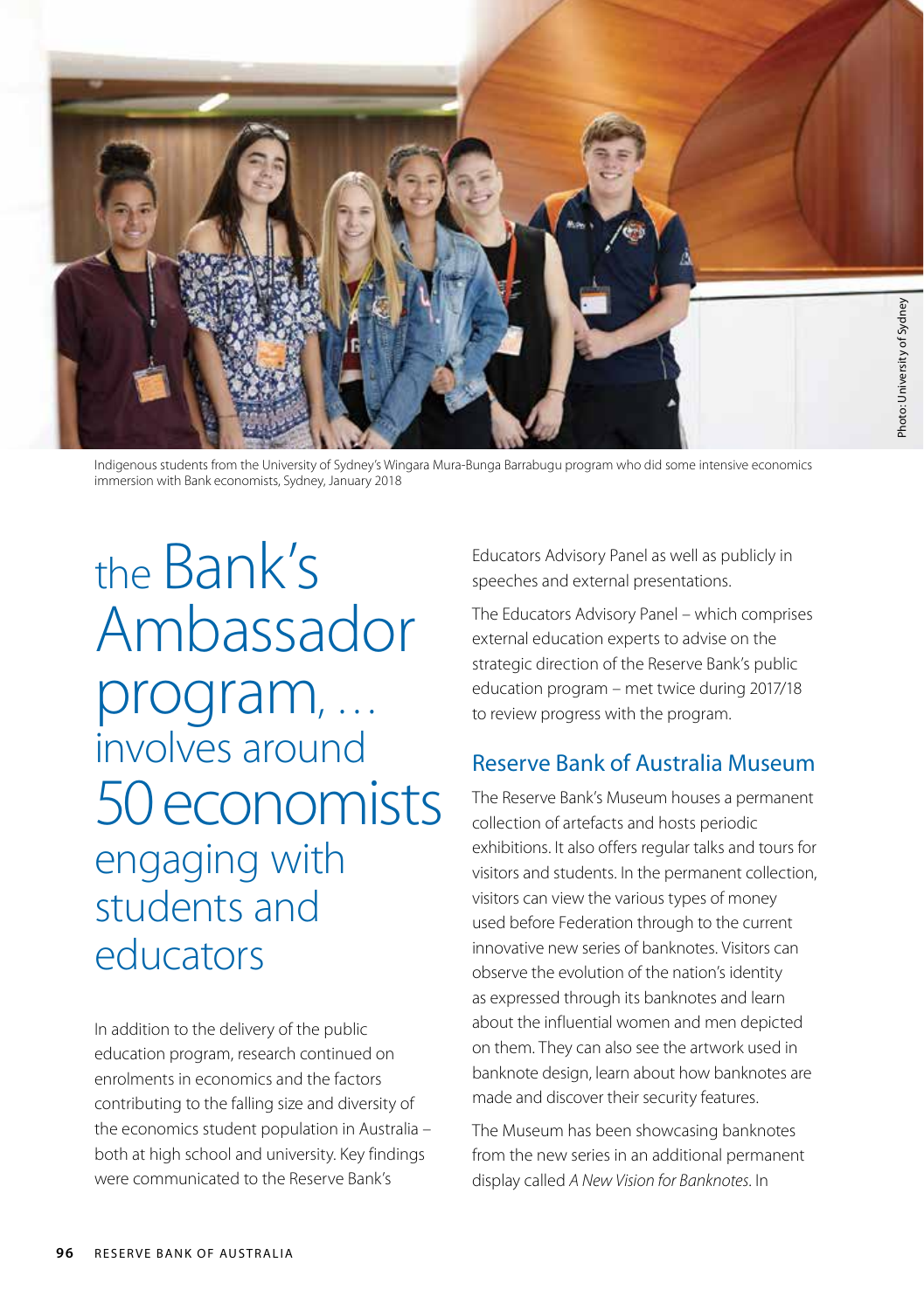2017/18, information about the new \$10 banknote was added to that for the \$5 banknote, which had launched the new series in 2016. The display has been designed to capture the innovative qualities of the new banknote series, the details of their production and the fact that these banknotes allow the vision-impaired community to recognise each denomination more easily by having a tactile feature. The display highlights the new banknotes' artistic design and production process. In addition, a large multi-touch screen enables visitors to explore the design elements and security features of the new banknotes, along with the historical and social context of the imagery and stories that they contain.

Given the ongoing commemoration of the centenary of World War I in the community, the Museum retained its temporary exhibition entitled *Before Sunset: The Bank & World War I* for another year. The exhibition shows how World

War I was associated with the emergence of central banking in Australia. It explains central bank functions, originally performed by a part of the Commonwealth Bank of Australia that later became the Reserve Bank, and showcases artefacts related to the Bank's involvement in the war, including financial documents and rare letters sent to the Governor of the day from the battlefields.

Around 13,000 people visited the Museum during 2017/18, fewer than in recent years, with construction works in Martin Place reducing the number of walk-in visitors. However, the number of organised visits to the Museum continued to increase. Nearly two-thirds of visitors were educational groups, spanning primary schools, secondary schools and universities. The number of secondary school students visiting the Museum has increased significantly in the past two years, consistent with the Reserve Bank's



Students from St Therese's Primary School in Wilcannia learn about the \$10 banknote during a visit to the Reserve Bank of Australia Museum, Sydney, September 2017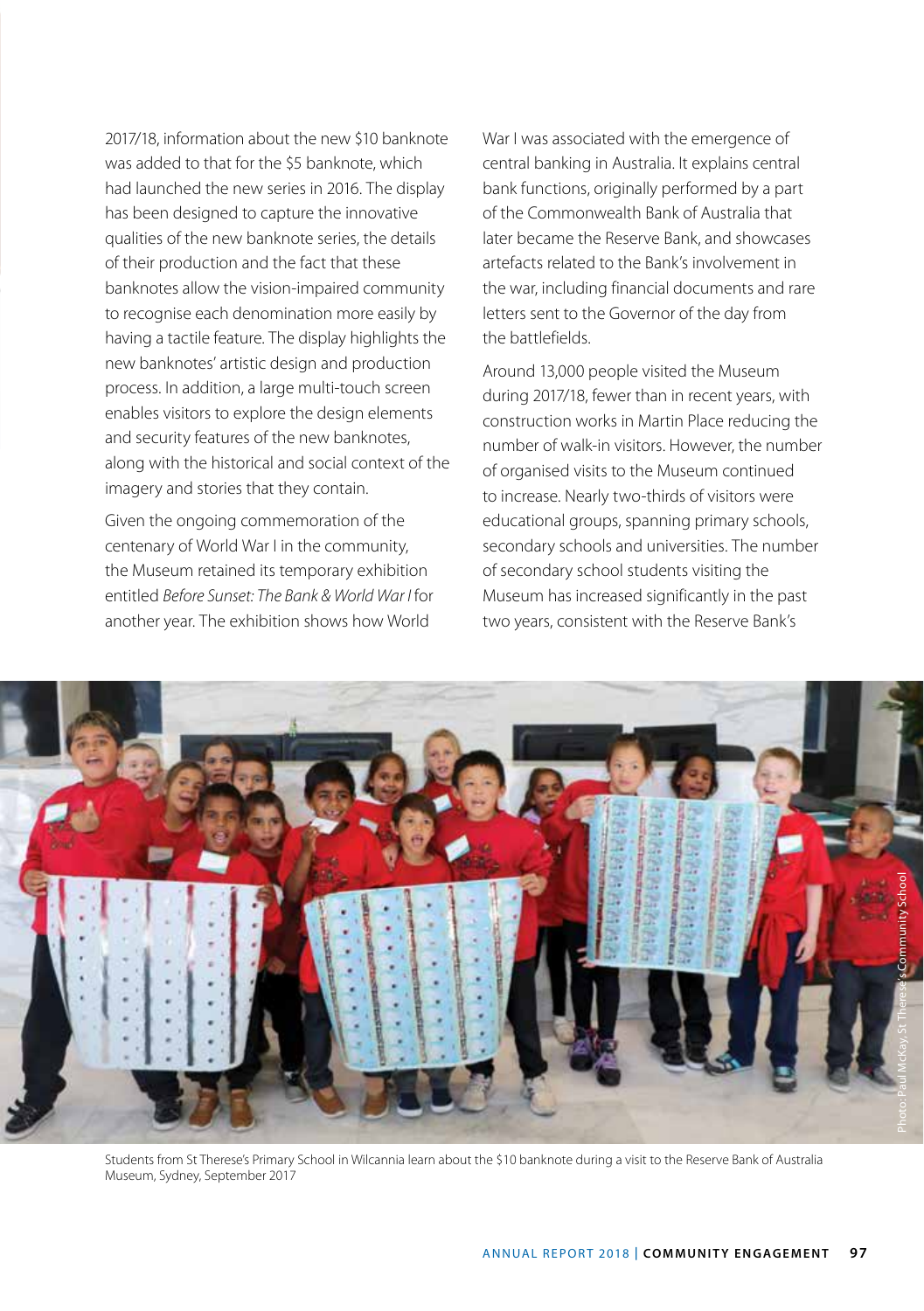public education initiatives. Senior school groups are offered talks about the role of the Bank and the economy that are aligned with their syllabus for economics and commerce. Talks are also available about the Museum exhibits and the new banknotes, including talks specifically on the Indigenous design elements in Australia's banknotes.

The Reserve Bank once again participated in Sydney Open in 2017 – an event designed to give the public access to important or unique buildings. There were over 1,600 visitors to the Bank's public foyer areas and Museum. These visitors attended talks about the architecture and design of the heritage-listed Head Office building. They also attended talks on the processes involved in the artistic design of a banknote, with visitors able to meet a designer of the new \$10 banknote. In addition, smaller groups enjoyed access to select parts of the building where they received presentations about the Bank's art collection, which forms part of the cultural legacy of former Governor HC Coombs.

Most of the information in the Museum is depicted on the Museum's website. Additional resources were added to the Museum website in 2017/18, including an expansion of the existing online exhibition associated with World War I to mark the centenaries of the defining Western Front battles of 1918 in which former Bank staff were involved. There was also an online exhibition called *Make Your Money Fight!* in which rare archival items were curated and shared with the public digitally. The exhibition explored the central bank's response to the threat of inflation that stemmed from the dramatic reduction in unemployment and the scarcity of consumer goods during World War II. It explained the war loans campaign, the introduction of rationing and the austerity measures designed to support the war effort and restrain inflation – an exercise

in which Australia's central banking functions were further developed.

### Assistance for Research and **Education**

The Reserve Bank sponsors economic research in areas that are closely aligned with its primary responsibilities. This sponsorship includes financial support for conferences, workshops, data gathering, journals and special research projects, and encompasses areas of study such as macroeconomics, econometrics and finance. In addition, the Bank provides financial support to the Centre for Independent Studies and the Sydney Institute. It is a corporate member of the Lowy Institute for International Policy and The Ethics Centre. The Bank is a member organisation of the Committee for Economic Development of Australia (CEDA); the Bank's membership of CEDA includes an annual research contribution.

In 2017/18, the Reserve Bank continued its longstanding contribution towards the cost of a monthly survey of inflation expectations undertaken by the Melbourne Institute of Applied Economic and Social Research at the University of Melbourne. The Bank also maintained its contribution to a quarterly survey of union inflation and wage expectations undertaken by the Australian Council of Trade Unions.

The Reserve Bank continued to provide financial support for the *International Journal of Central Banking*, the primary objectives of which are to disseminate first-class, policy-relevant and applied research on central banking and to promote communication among researchers both inside and outside central banks.

The Reserve Bank is providing financial support for research on population ageing being conducted by the Australian Research Council Centre of Excellence for Population Ageing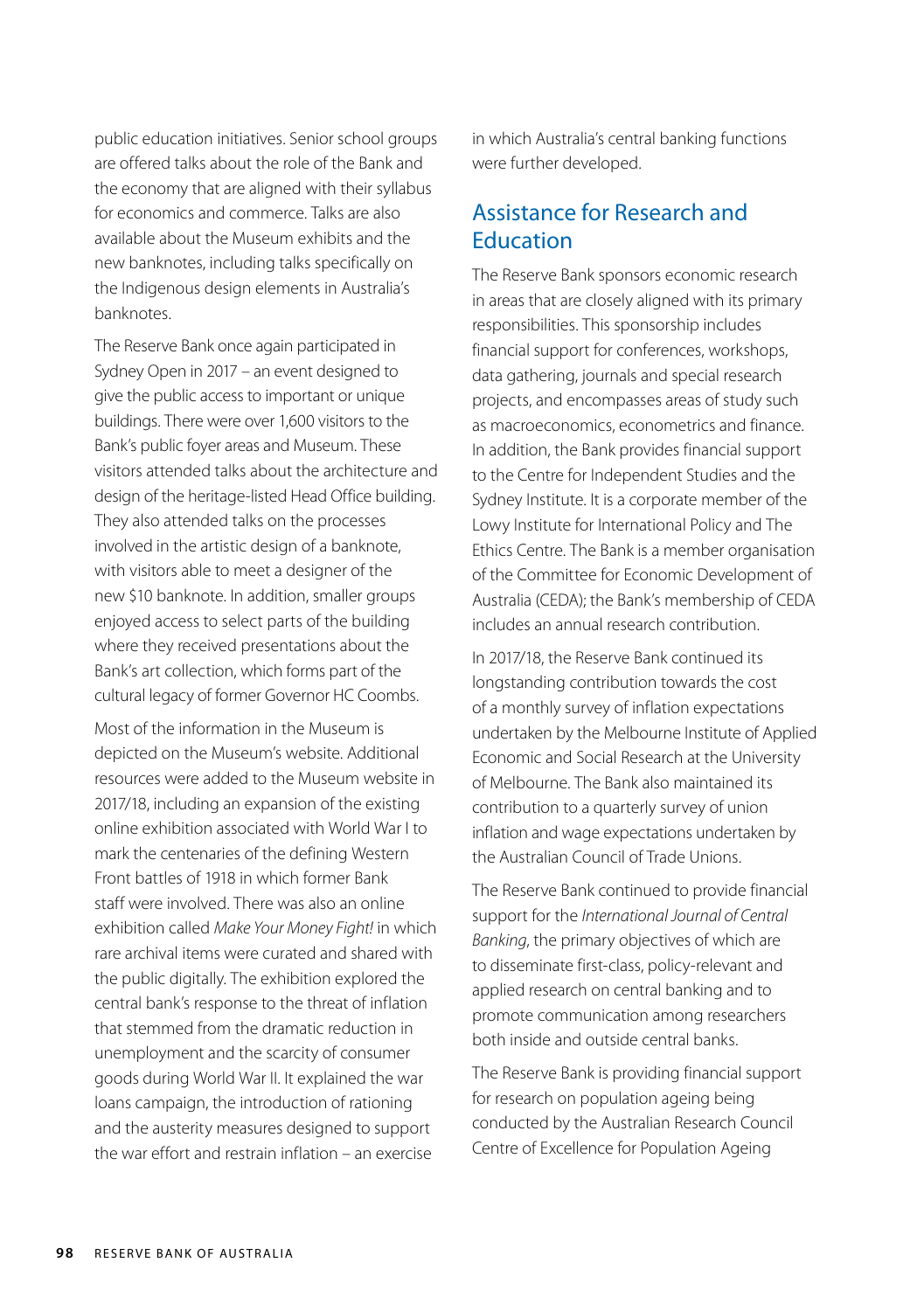Research, based at the University of New South Wales.

The Reserve Bank supports a number of conferences on economics and closely related fields. In 2017/18, these conferences included: the Economic Society of Australia's Australian Conference of Economists; the Melbourne Money and Finance Conference; the University of New South Wales Australasian Finance & Banking Conference; the University of Technology Sydney's Investment Management Research Program Conference; the PhD Conference in Economics and Business, held at the University of Melbourne; the Melbourne Institute Macroeconomic Policy Meetings; and the Government Economist Network Conference, held in Canberra. The Bank also supports the discussion of economic issues in the community by providing a venue for the Economic Society of Australia's Lunchtime Seminar and Emerging Economist Series.

In conjunction with the Australian Prudential Regulation Authority (APRA), the Reserve Bank has continued to sponsor the Brian Gray Scholarship Program, initiated in 2002 in memory of a former senior officer of the Bank and APRA. Three scholarships were awarded under this program in 2018. The cost to the Bank of these scholarships in 2017/18 was \$22,500.

The total value of support offered for research and education in 2017/18 was \$399,507.

Over 2017/18, the Reserve Bank responded to over 230 research requests for information from its archives and hosted a number of visitors to its dedicated research room. The majority of requests received were from Australian and overseas academics, post-graduate students, authors, numismatists, philatelists and genealogists. The Bank's archives contain a rich collection of records about its own activities and are in a variety of formats, which include documents,

volumes, an extensive photographic collection, films, advertising material, banknotes and stamp printing items. The archives also have a collection of records of savings banks that amalgamated with the Commonwealth Bank of Australia, which date from 1832; these early colonial records were a focus of interest by researchers during 2017/18. They contain the banking records of convicts and significant figures in Australia's colonial past. With the continued interest in World War I, and in response to the Bank's *From Bank to Battlefield* online exhibition, requests for information on the Bank's role in the war effort increased, as did enquiries from descendants of Bank staff who fought in the war. Other enquiries of note related to women in banking and the role of Commonwealth Bank branches in regional Australia, and there were multiple requests for access to the archives' rich collection of historical photographs dating from 1913. Following the launch of the new Australian banknote series, requests for information relating to earlier banknote designs and the history of note issue in Australia were also received.

The program to digitise the Reserve Bank's most significant archival records continued during the year in review, with hundreds of thousands of records (including rare colonial ledgers and economic reports spanning the twentieth century) scanned and being made available electronically to researchers.

The Reserve Bank's Historian, Professor Selwyn Cornish of the Australian National University, is at an advanced stage of his research for the next volume of the official history of the Reserve Bank, which covers the period 1975–2000.

### Charitable Activities

During 2017/18, the Reserve Bank made its 16th annual contribution of \$50,000 to the Financial Markets Foundation for Children, which is chaired